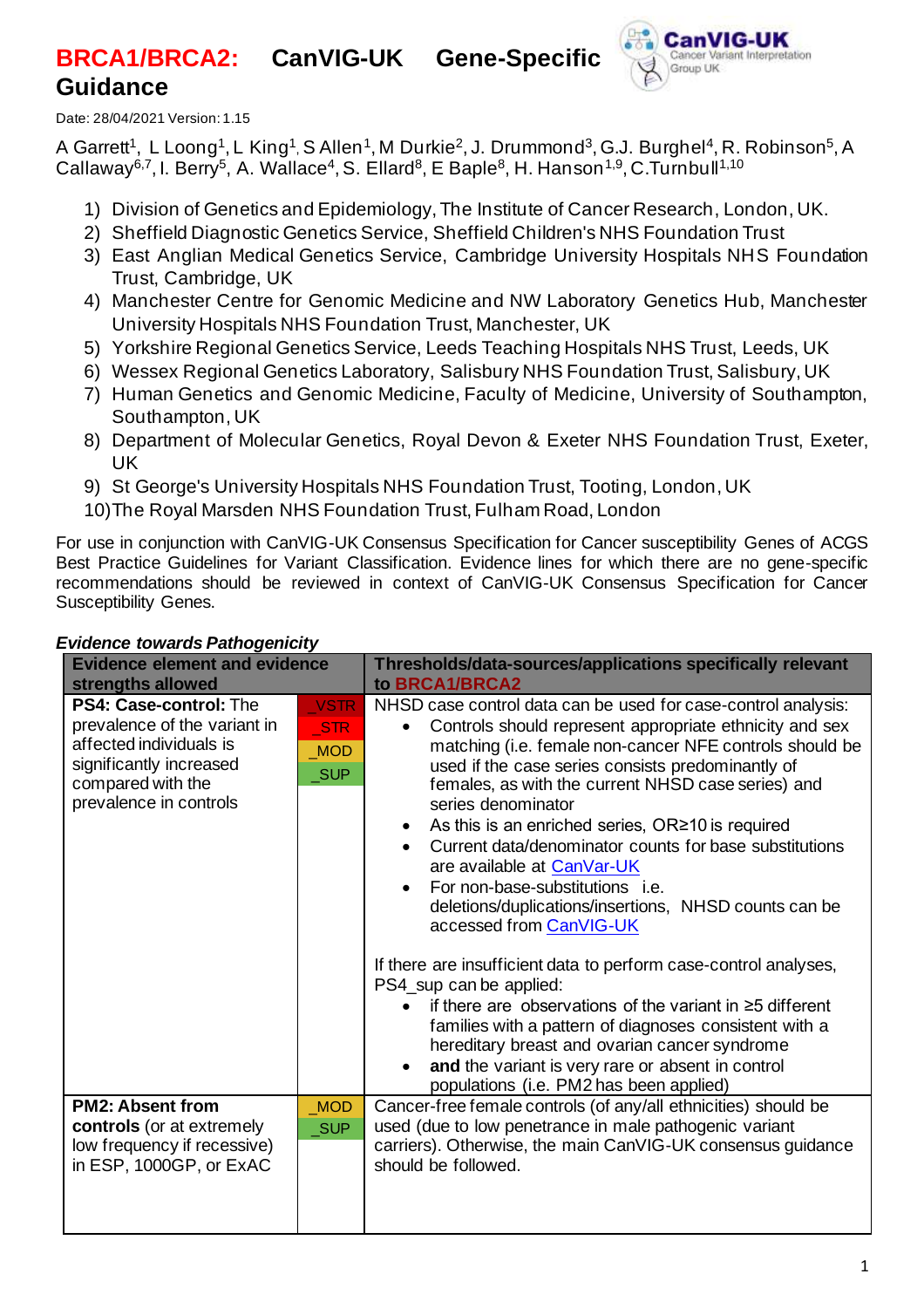| <b>PVS1: Predicted null</b>       | <b>VSTR</b> | It is predicted that truncating variants occurring at the 3' end of                                                       |  |  |  |  |
|-----------------------------------|-------------|---------------------------------------------------------------------------------------------------------------------------|--|--|--|--|
| variant (in a gene where          | <b>STR</b>  | the gene will not undergo NMD. The residues below demarcate                                                               |  |  |  |  |
| LOF is a known mechanism          | <b>MOD</b>  | the consensus boundary, 3' of which protein truncating variants                                                           |  |  |  |  |
| of disease)                       | <b>SUP</b>  | are not established to result in NMD and/or impairment of                                                                 |  |  |  |  |
|                                   |             | function of residual protein.                                                                                             |  |  |  |  |
|                                   |             | BRCA1 (NM 007294.3): 1855 <sup>1</sup>                                                                                    |  |  |  |  |
|                                   |             | BRCA2 (NM_000059.3): 3309 <sup>2</sup>                                                                                    |  |  |  |  |
|                                   |             | Based on ENIGMA recommendations, as re-initiation sites have                                                              |  |  |  |  |
|                                   |             | also been shown to result in the loss of important functional                                                             |  |  |  |  |
|                                   |             | domains in BRCA1 and BRCA2, it is acceptable to use PVS1 at                                                               |  |  |  |  |
|                                   |             | a very strong level for variants identified within the first 100bp of                                                     |  |  |  |  |
|                                   |             | both BRCA1 and BRCA21.                                                                                                    |  |  |  |  |
|                                   |             | A number of variants at canonical splice sites are predicted or                                                           |  |  |  |  |
|                                   |             | known to lead to naturally occurring in-frame RNA isoforms that                                                           |  |  |  |  |
|                                   |             | may rescue gene functionality. ENIGMA has compiled the                                                                    |  |  |  |  |
|                                   |             | below list of splice variants for which the variant transcript may<br>be functional and for some of which PVS1 may not be |  |  |  |  |
|                                   |             | applicable.                                                                                                               |  |  |  |  |
|                                   |             | Gene<br>Region<br><b>Bases</b>                                                                                            |  |  |  |  |
|                                   |             | intron 5<br>c.301+1                                                                                                       |  |  |  |  |
|                                   |             | $c.301 + 2$<br>(exon 5 donor)                                                                                             |  |  |  |  |
|                                   |             | intron6<br>$c.442-1$<br>c.442-2<br>(exon 7 acceptor)                                                                      |  |  |  |  |
|                                   |             | $c.548-1$                                                                                                                 |  |  |  |  |
|                                   |             | $c.548-2$                                                                                                                 |  |  |  |  |
|                                   |             | c.593+1                                                                                                                   |  |  |  |  |
|                                   |             | $c.593 + 2$<br>introns 8,9<br>$c.594-1$                                                                                   |  |  |  |  |
|                                   |             | BRCA1<br>c.594-2                                                                                                          |  |  |  |  |
|                                   |             | $c.670 + 1$                                                                                                               |  |  |  |  |
|                                   |             | $c.670 + 2$<br>intron 10                                                                                                  |  |  |  |  |
|                                   |             | $c.4096 + 1$<br>(exon 10 donor)<br>c.4096+2                                                                               |  |  |  |  |
|                                   |             | c.4186-1<br>intron 11                                                                                                     |  |  |  |  |
|                                   |             | (exon 12 acceptor) c.4186-2                                                                                               |  |  |  |  |
|                                   |             | intron12<br>c.4358-1<br>c.4358-2<br>(exon 13 accepor)                                                                     |  |  |  |  |
|                                   |             | c.6842-1                                                                                                                  |  |  |  |  |
|                                   |             | c.6842-2<br>BRCA <sub>2</sub><br>intron12                                                                                 |  |  |  |  |
|                                   |             | c.6937+1                                                                                                                  |  |  |  |  |
|                                   |             | c.6937+2<br>Adapted from ENIGMA, 2017 <sup>1</sup>                                                                        |  |  |  |  |
| PS1: Same amino acid              | STR         | Within forthcoming ENIGMA guidance it is anticipated that these                                                           |  |  |  |  |
| change as an established          |             | elements will all be incorporated within PP3 and only awarded to                                                          |  |  |  |  |
| variant                           |             | variants within key domains:                                                                                              |  |  |  |  |
| PM4: Protein-length-              | <b>MOD</b>  | In the interim, we recommend:                                                                                             |  |  |  |  |
| changing variant                  | <b>SUP</b>  | Use of PM1_sup and/or PM4_sup for any variant within<br>$\bullet$                                                         |  |  |  |  |
| <b>PM5: Novel missense</b>        |             | BRCA1 RING (aa 1-101), BRCT (aa1650-1863) COILED-                                                                         |  |  |  |  |
| change at an amino acid           | <b>MOD</b>  | COIL DOMAIN (aa 1391-1424) and BRCA2 DNA-binding                                                                          |  |  |  |  |
| residue where a different         | <b>SUP</b>  | domain (aa 2481-3186)                                                                                                     |  |  |  |  |
| missense change                   |             | Use of PM1_mod for missense at specific residues <sup>3</sup> :<br>$\bullet$                                              |  |  |  |  |
| determined to be pathogenic       |             | RING: 18, 22, 37, 39, 41, 44, 47, 61, 64, 71                                                                              |  |  |  |  |
| seen before                       |             | BRCT: 1685, 1688, 1697, 1699, 1706, 1708, 1715, 1736,                                                                     |  |  |  |  |
| PP3: In silico: Multiple lines    | <b>SUP</b>  | 1738, 1739, 1748, 1764, 1766, 1770, 1775, 1786, 1837,                                                                     |  |  |  |  |
| of computational evidence         |             | 1838, 1839, 1853                                                                                                          |  |  |  |  |
| support a deleterious effect      |             | DBD: 2607, 2626, 2627, 2663, 2722, 2723, 2748, 3052,                                                                      |  |  |  |  |
| on the gene or gene product       |             | 3124                                                                                                                      |  |  |  |  |
| <b>PM1, PP2:</b>                  | <b>STR</b>  | PM1 cannot be used where functional data are being used<br>$\bullet$                                                      |  |  |  |  |
| Enrichment/constraint:            | <b>MOD</b>  | for PS3, as per main CanVIG-UK guidance                                                                                   |  |  |  |  |
| <b>PP2:</b> Missense variant in a | _SUP        | PP2 should not be used for BRCA1/BRCA2<br>٠                                                                               |  |  |  |  |
| gene that has a low rate of       |             | Use of PM5, PS1, PP3 otherwise as per CanVIG-UK<br>$\bullet$                                                              |  |  |  |  |
| benign missense variation         |             | <b>Consensus Specification</b>                                                                                            |  |  |  |  |
| and in which missense             |             |                                                                                                                           |  |  |  |  |
| variants are a common             |             |                                                                                                                           |  |  |  |  |
| mechanism of disease              |             |                                                                                                                           |  |  |  |  |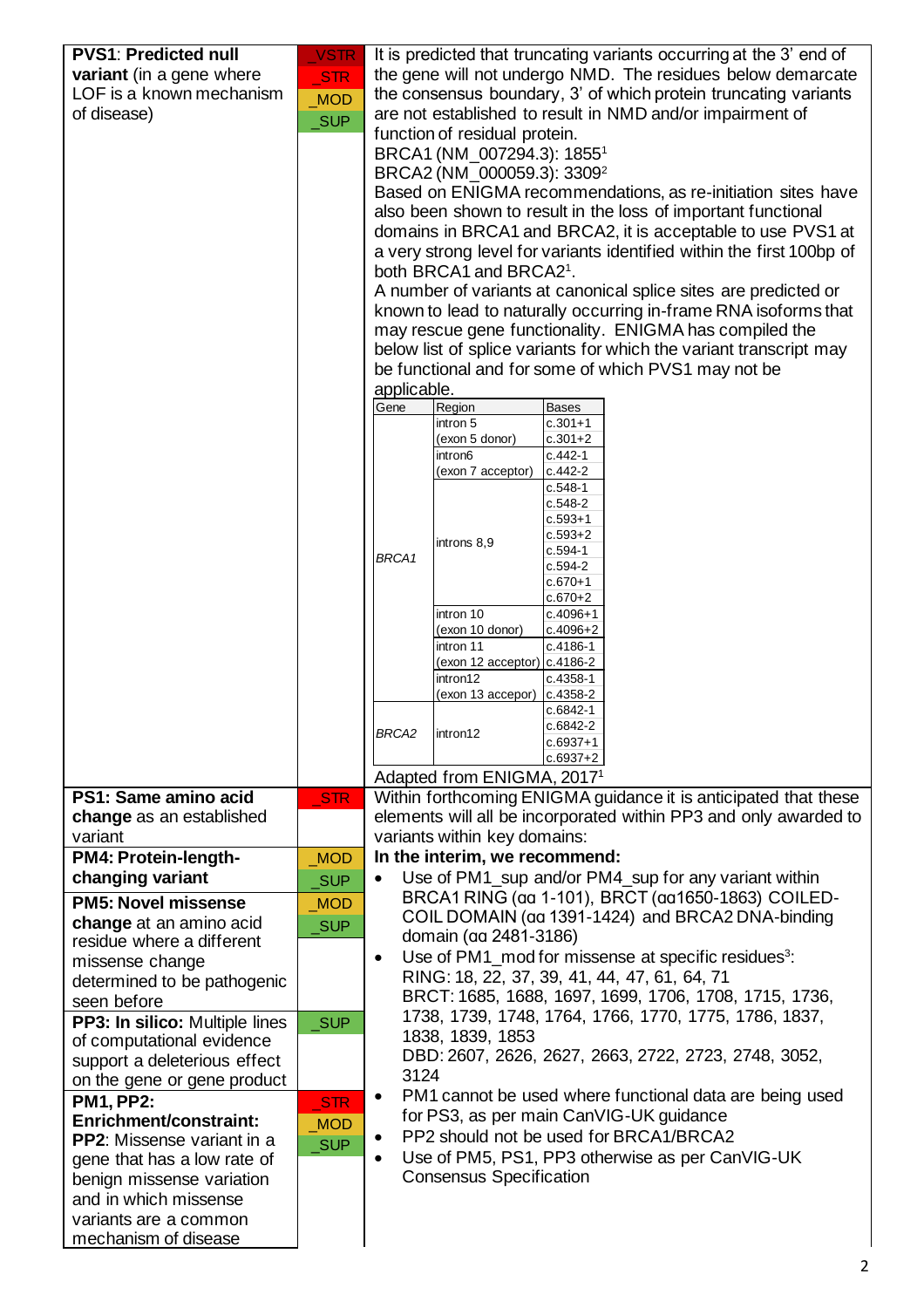| <b>PM1:</b> Located in a<br>mutational hot spot and/or<br>critical and well-established<br>functional domain (e.g.<br>active site of an enzyme)<br>without benign variation<br>PS3: Functional: Well-<br>established in vitro or in vivo<br>functional studies supportive<br>of a damaging effect on the<br>gene or gene product | <b>VSTR</b><br><b>STR</b><br><b>MOD</b><br><b>SUP</b>                      | <b>BRCA1:</b><br>Findlay et al, 2018 <sup>4</sup> : Strong<br>Bouwman et al, 2020 <sup>5</sup> : Strong<br>Fernandes et al, 2019 <sup>6</sup> : Supporting<br>Petitalot et al, 2019 <sup>7</sup> : Supporting<br><b>BRCA2:</b><br>Guidugli et al, 2018 <sup>8</sup> /Hart et al, 2019 <sup>9</sup> /Richardson et al, 2021 <sup>10</sup> :<br>Strong<br>See CanVIG Functional Assays Scores<br>See the table at the bottom of this document for guidance on                                                                                                                                                                                                                                                                                                                                                                                                                                        |
|----------------------------------------------------------------------------------------------------------------------------------------------------------------------------------------------------------------------------------------------------------------------------------------------------------------------------------|----------------------------------------------------------------------------|----------------------------------------------------------------------------------------------------------------------------------------------------------------------------------------------------------------------------------------------------------------------------------------------------------------------------------------------------------------------------------------------------------------------------------------------------------------------------------------------------------------------------------------------------------------------------------------------------------------------------------------------------------------------------------------------------------------------------------------------------------------------------------------------------------------------------------------------------------------------------------------------------|
| PP1: Co-segregation with<br>disease in multiple affected<br>family members in a gene<br>definitively known to cause<br>the disease<br>PS2/PM6: De novo<br>(maternity and paternity                                                                                                                                               | <b>VSTR</b><br><b>STR</b><br><b>MOD</b><br><b>SUP</b><br>STR<br><b>MOD</b> | combining assay results<br>Segregation evidence extracted from multifactorial analysis data<br>can be used within PP1/BS4 using the thresholds specified in<br>the PP5/BP6 guidance. Where combined with multiple evidence<br>of other types, segregation evidence from multifactorial analysis<br>data should be incorporated into the PP5/BP6 criteria<br>Meiosis counting approaches may be used in addition if this<br>evidence comes from families not already included in the<br>multifactorial analyses. Evidence cannot exceed 'Very strong'                                                                                                                                                                                                                                                                                                                                               |
| confirmed/unconfirmed) in a<br>patient with the disease and<br>no family history<br><b>PM3: in trans with a</b><br>pathogenic variant<br>(recessive disorders)                                                                                                                                                                   | SUP<br><b>STR</b><br><b>MOD</b><br><b>SUP</b>                              | Frequency data regarding co-occurrence in trans extracted from<br>multifactorial analyses should be incorporated into PM3 or BP2<br>using the thresholds described in the PP5/BP6 guidance. Where                                                                                                                                                                                                                                                                                                                                                                                                                                                                                                                                                                                                                                                                                                  |
|                                                                                                                                                                                                                                                                                                                                  |                                                                            | combined with multiple evidence of other types, frequency data<br>regarding co-occurrence in trans from multifactorial analyses<br>should be incorporated into PP5/BP6<br><b>In addition</b> , the SVI recommendations for in trans Criterion<br>(PM3) can be used for either BRCA1 or BRCA2 for individuals<br>with a Fanconi anaemia phenotype if this evidence comes from<br>families not already included in the multifactorial analyses used<br>for PP5. Evidence towards a Fanconi phenotype comprise:<br><b>Clinical:</b> diagnosis of childhood cancer or<br>skeletal/structural/developmental abnormalities<br>Molecular/Cellular: aberration on mitomycin-induced<br>chromosomal breakage +/- depletion of BRCA2 in<br>lymphocytes<br>Both clinical and molecular/cellular aberrations must be present<br>for a case to contribute to evidence<br><b>Evidence cannot exceed 'Strong'</b> |
|                                                                                                                                                                                                                                                                                                                                  |                                                                            | <b>Note:</b> Caution is required in inferring the pathogenicity for the<br>monoallelic phenotype, as variants may be hypomorphic (e.g. a<br>variant contributing and causing a Fanconi anaemia phenotype<br>may be low penetrance for breast cancer). Where the majority of<br>evidence for variant pathogenicity comes from observations of<br>the variant in cases of Fanconi Anaemia, it may be appropriate<br>to comment on this in the clinical report                                                                                                                                                                                                                                                                                                                                                                                                                                        |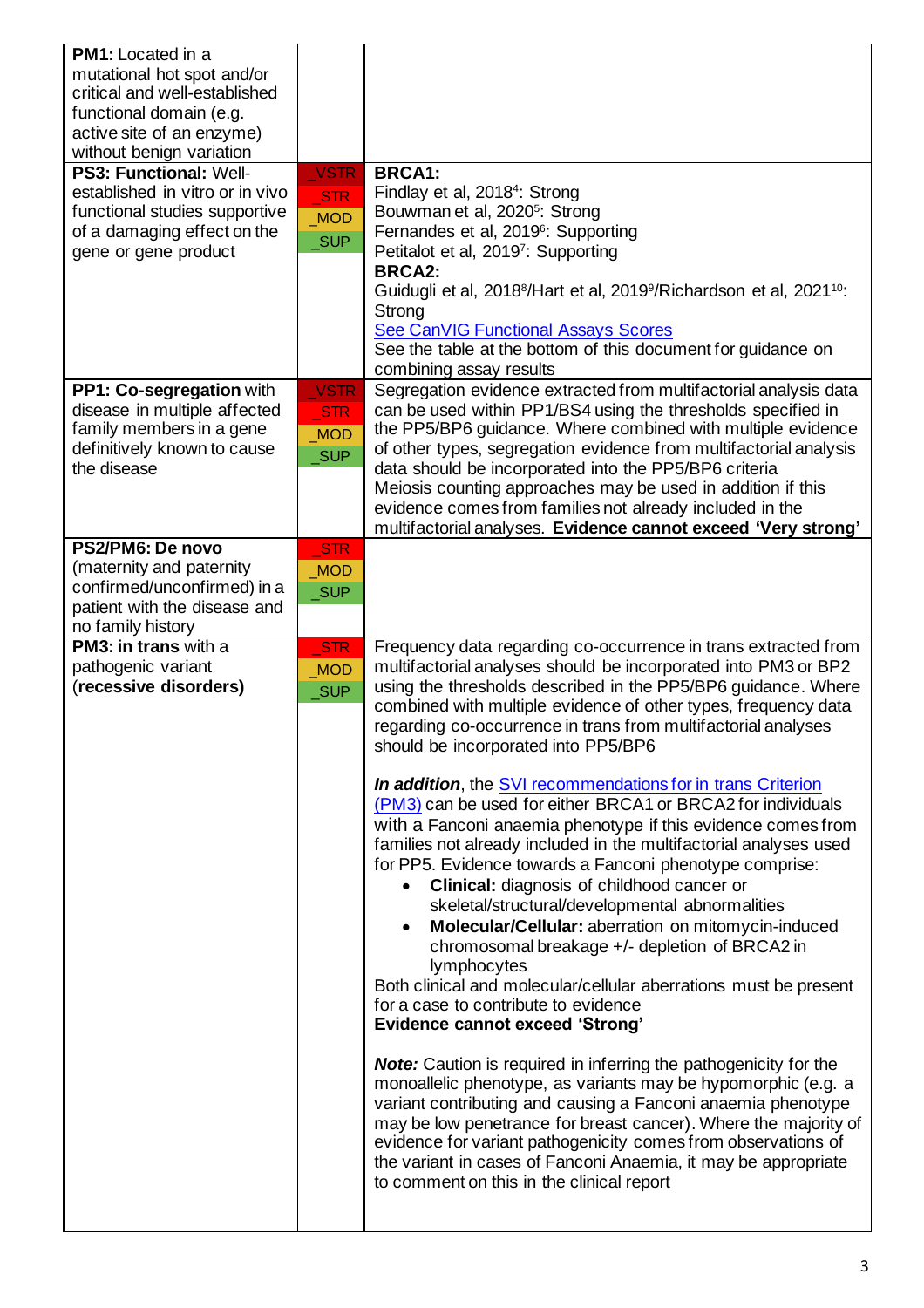| <b>PP5: Reputable source</b> | <b>VSTR</b> |                                                       |                                                                                                                         |                                                                                                                  | Published multifactorial analysis data providing likelihood ratios |  |
|------------------------------|-------------|-------------------------------------------------------|-------------------------------------------------------------------------------------------------------------------------|------------------------------------------------------------------------------------------------------------------|--------------------------------------------------------------------|--|
| recently reports variant as  | <b>STR</b>  |                                                       |                                                                                                                         |                                                                                                                  | (LR) or log likelihood ratios (LLR) may be used as data sources    |  |
| pathogenic, but the          | <b>MOD</b>  | encompassing:                                         |                                                                                                                         |                                                                                                                  |                                                                    |  |
| evidence is not available to | SUP         | Segregation (PP1/BS4)                                 |                                                                                                                         |                                                                                                                  |                                                                    |  |
| the laboratory to perform an |             | Specificity of familial and/or tumour phenotype (PP4) |                                                                                                                         |                                                                                                                  |                                                                    |  |
| independent evaluation       |             | $\bullet$                                             |                                                                                                                         | Co-occurrence in trans (PM3/BP2)                                                                                 |                                                                    |  |
|                              |             |                                                       |                                                                                                                         |                                                                                                                  | Where individual likelihood ratios for a particular evidence type  |  |
|                              |             |                                                       |                                                                                                                         | do not line up with evidence (exponent) points required for a<br>specific evidence strength, the combined LLR/LR |                                                                    |  |
|                              |             |                                                       |                                                                                                                         |                                                                                                                  | encompassing multiple evidence types can be used instead to        |  |
|                              |             |                                                       |                                                                                                                         | represent the totality of evidence and applied within PP5                                                        |                                                                    |  |
|                              |             |                                                       | Suitable analyses:                                                                                                      |                                                                                                                  |                                                                    |  |
|                              |             |                                                       | Easton et al, $200711$                                                                                                  |                                                                                                                  |                                                                    |  |
|                              |             | $\bullet$                                             | Lindor et al, $2011^{12}$                                                                                               |                                                                                                                  |                                                                    |  |
|                              |             |                                                       | Parsons et al, 2020 <sup>13</sup>                                                                                       |                                                                                                                  |                                                                    |  |
|                              |             |                                                       |                                                                                                                         | Where multiple potentially valid LR/LLRs are available for a                                                     |                                                                    |  |
|                              |             |                                                       |                                                                                                                         | variant, the value from the most recent publication should be                                                    |                                                                    |  |
|                              |             | used.                                                 |                                                                                                                         |                                                                                                                  |                                                                    |  |
|                              |             |                                                       |                                                                                                                         |                                                                                                                  |                                                                    |  |
|                              |             |                                                       | Where evidence is supplied as a LR (likelihood ratio, e.g.<br>Parsons et al, 2020) this should be converted to Evidence |                                                                                                                  |                                                                    |  |
|                              |             | (Exponent) points using the table below.              |                                                                                                                         |                                                                                                                  |                                                                    |  |
|                              |             |                                                       |                                                                                                                         |                                                                                                                  |                                                                    |  |
|                              |             |                                                       |                                                                                                                         | Where evidence is supplied as a natural LLR (log likelihood                                                      | ratio, e.g. Easton et al, 2007), this should be converted to a LR  |  |
|                              |             |                                                       |                                                                                                                         | (for example using the $=$ EXP() function in excel) before                                                       |                                                                    |  |
|                              |             |                                                       |                                                                                                                         |                                                                                                                  | conversion to Evidence (Exponent) Points using the table below     |  |
|                              |             |                                                       |                                                                                                                         | (i.e. converted from the LR to a LLR base 2.08)                                                                  |                                                                    |  |
|                              |             |                                                       | Evidence                                                                                                                |                                                                                                                  |                                                                    |  |
|                              |             | Likelihood                                            | (Exponent)                                                                                                              | Evidence                                                                                                         |                                                                    |  |
|                              |             | Ratio                                                 | Points                                                                                                                  | Strength                                                                                                         |                                                                    |  |
|                              |             | 2.1                                                   | 1                                                                                                                       | <b>SUP</b>                                                                                                       |                                                                    |  |
|                              |             | 4.3                                                   | $\overline{2}$                                                                                                          | <b>MOD</b>                                                                                                       |                                                                    |  |
|                              |             | 9                                                     | 3                                                                                                                       |                                                                                                                  |                                                                    |  |
|                              |             | 18.7                                                  | 4                                                                                                                       | <b>STR</b>                                                                                                       |                                                                    |  |
|                              |             | 38.9                                                  | 5                                                                                                                       |                                                                                                                  |                                                                    |  |
|                              |             | 81                                                    | $\,6$                                                                                                                   |                                                                                                                  |                                                                    |  |
|                              |             | 168.4                                                 | $\overline{7}$                                                                                                          |                                                                                                                  |                                                                    |  |
|                              |             | 350.4                                                 | 8                                                                                                                       | <b>VSTR</b>                                                                                                      | <b>OR</b>                                                          |  |
|                              |             |                                                       |                                                                                                                         |                                                                                                                  |                                                                    |  |
|                              |             |                                                       |                                                                                                                         | PP5 can be applied at supporting level on the basis of any                                                       |                                                                    |  |
|                              |             |                                                       |                                                                                                                         |                                                                                                                  | classification of LP/P after 2018 using ACMG classification from:  |  |
|                              |             | $\bullet$                                             | laboratories OR                                                                                                         | ≥2 accredited North American commercial diagnostic                                                               |                                                                    |  |
|                              |             |                                                       |                                                                                                                         | ≥1 North American commercial diagnostic laboratory                                                               |                                                                    |  |
|                              |             |                                                       |                                                                                                                         |                                                                                                                  | where there is explicit citation of utilisation of otherwise       |  |
|                              |             |                                                       |                                                                                                                         | unavailable evidence from their data series OR                                                                   |                                                                    |  |
|                              |             |                                                       |                                                                                                                         | approved ClinGen Expert Group (3 star on ClinVar), ie                                                            |                                                                    |  |
|                              |             | <b>ENIGMA</b>                                         |                                                                                                                         |                                                                                                                  |                                                                    |  |
|                              |             |                                                       |                                                                                                                         | This is an exceptional application, as per UK-ACGS                                                               |                                                                    |  |
|                              |             | specification.                                        |                                                                                                                         |                                                                                                                  |                                                                    |  |
|                              |             |                                                       |                                                                                                                         | For conflicts with ENIGMA classifications, contact ENIGMA.                                                       |                                                                    |  |
|                              |             |                                                       |                                                                                                                         |                                                                                                                  |                                                                    |  |
|                              |             |                                                       |                                                                                                                         |                                                                                                                  |                                                                    |  |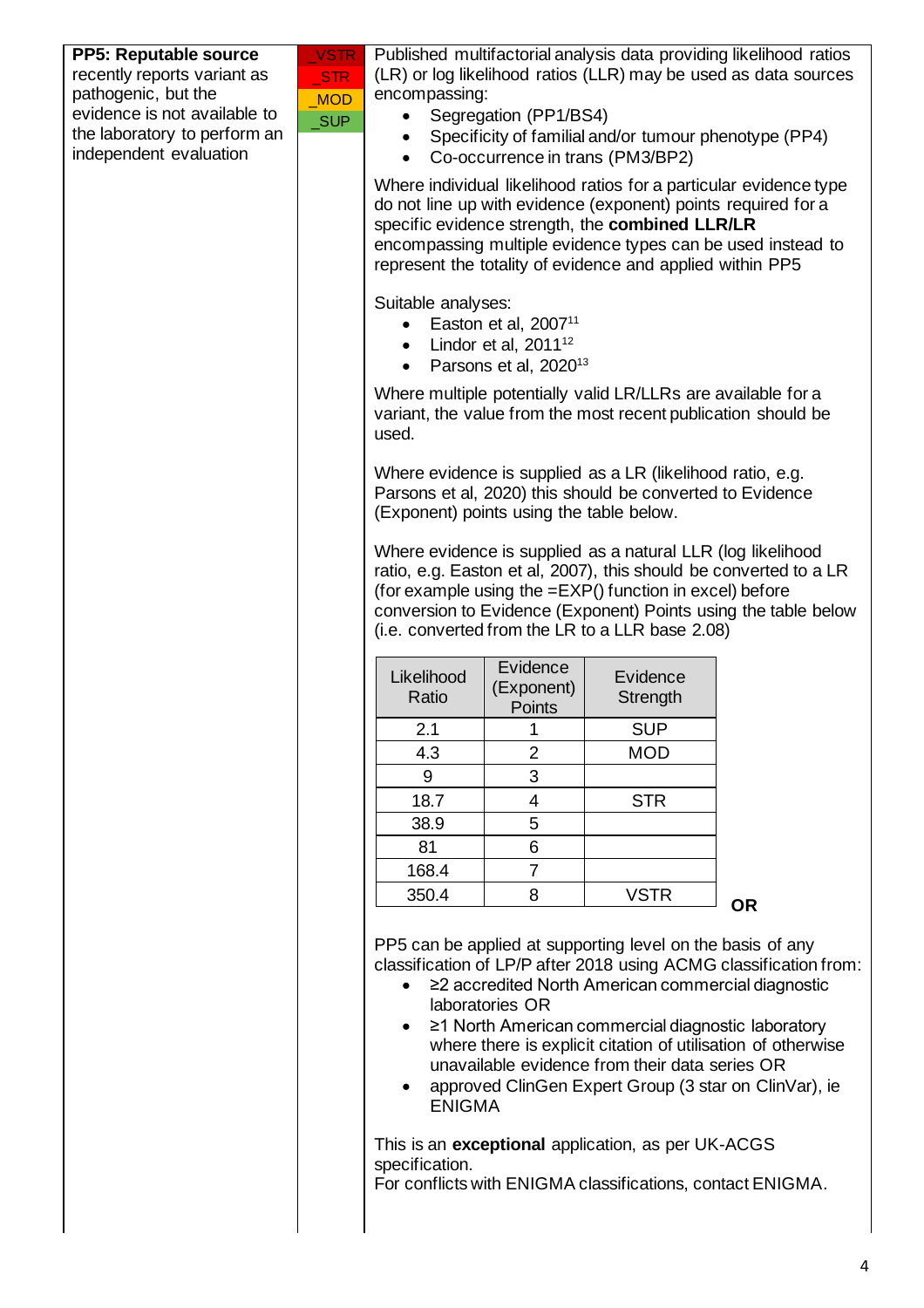| <b>PP4: Phenotypic</b><br>specificity (Patient's<br>phenotype or family history<br>is highly specific for a<br>disease with a single genetic<br>aetiology) | STR<br><b>MOD</b><br>SUP | Tumour and family history phenotypic data extracted from<br>multifactorial analyses should be incorporated into PP4 or BP5<br>using the thresholds described in the PP5/BP6 guidance. Where<br>combined with multiple evidence of other types, tumour and<br>family history phenotypic data from multifactorial analyses are<br>incorporated into the PP5 evidence criterion. Patient phenotypic<br>evidence whose strength cannot be quantified should not be<br>used. Evidence cannot exceed 'Strong' |
|------------------------------------------------------------------------------------------------------------------------------------------------------------|--------------------------|---------------------------------------------------------------------------------------------------------------------------------------------------------------------------------------------------------------------------------------------------------------------------------------------------------------------------------------------------------------------------------------------------------------------------------------------------------------------------------------------------------|
|------------------------------------------------------------------------------------------------------------------------------------------------------------|--------------------------|---------------------------------------------------------------------------------------------------------------------------------------------------------------------------------------------------------------------------------------------------------------------------------------------------------------------------------------------------------------------------------------------------------------------------------------------------------------------------------------------------------|

#### *Evidence towards Benignity*

| <b>BA1/BS1: Allele frequency</b><br>is "too high" in ExAC or<br>gnomAD for disorder | $\_SA$<br>STR       | $BA1: MTAF = 0.001 (0.1%)$<br>$BS1: MTAF = 0.0001 (0.01%)$<br>The U95%CI should be used as the filtering allele count for the                                                                                                             |
|-------------------------------------------------------------------------------------|---------------------|-------------------------------------------------------------------------------------------------------------------------------------------------------------------------------------------------------------------------------------------|
|                                                                                     |                     | MTAF. This can be calculated using cardiodb or within gnomAD<br>(see training resources from Miranda Durkie for methodology)<br>Cancer-free female controls should be used (due to low<br>penetrance in male pathogenic variant carriers) |
| <b>BS2: Observation in</b>                                                          | STR                 |                                                                                                                                                                                                                                           |
| controls inconsistent with                                                          | <b>SUP</b>          |                                                                                                                                                                                                                                           |
| disease penetrance.                                                                 |                     |                                                                                                                                                                                                                                           |
| Observed in a healthy adult                                                         |                     |                                                                                                                                                                                                                                           |
| individual for a recessive                                                          |                     |                                                                                                                                                                                                                                           |
| (homozygous), dominant                                                              |                     |                                                                                                                                                                                                                                           |
| (heterozygous), or X-linked                                                         |                     |                                                                                                                                                                                                                                           |
| (hemizygous) disorder, with                                                         |                     |                                                                                                                                                                                                                                           |
| full penetrance expected at                                                         |                     |                                                                                                                                                                                                                                           |
| an early age                                                                        |                     |                                                                                                                                                                                                                                           |
| <b>BP4: In silico: Multiple lines</b><br>of computational evidence                  | SUP                 |                                                                                                                                                                                                                                           |
| suggest no impact on gene                                                           |                     |                                                                                                                                                                                                                                           |
| or gene product                                                                     |                     |                                                                                                                                                                                                                                           |
| (conservation, evolutionary,                                                        |                     |                                                                                                                                                                                                                                           |
| splicing impact, etc.)                                                              |                     |                                                                                                                                                                                                                                           |
| <b>BP1: Missense variant in a</b>                                                   | <b>SUP</b>          | Can be used for missense variants with no predicted splicing                                                                                                                                                                              |
| gene for which primarily                                                            |                     | effect (as per main CanVIG-UK consensus specification) at non-                                                                                                                                                                            |
| truncating variants are                                                             |                     | conserved residues outside of BRCA1 RING (aa 1-101), BRCT                                                                                                                                                                                 |
| known to cause disease                                                              |                     | (aa 1650-1863) COILED-COIL DOMAIN (aa 1391-1424) and                                                                                                                                                                                      |
|                                                                                     |                     | BRCA2 DNA-binding domain (aa 2481-3186)                                                                                                                                                                                                   |
| <b>BP7: Synonymous (silent)</b>                                                     | <b>SUP</b>          |                                                                                                                                                                                                                                           |
| variant for which splicing                                                          |                     |                                                                                                                                                                                                                                           |
| prediction algorithms predict                                                       |                     |                                                                                                                                                                                                                                           |
| no impact to the splice                                                             |                     |                                                                                                                                                                                                                                           |
| consensus sequence<br><b>BP3: In-frame</b>                                          | _SUP                |                                                                                                                                                                                                                                           |
| deletions/insertions in a                                                           |                     |                                                                                                                                                                                                                                           |
| repetitive region                                                                   |                     |                                                                                                                                                                                                                                           |
| <b>BS3: Well-established in</b>                                                     | $\_STR$             |                                                                                                                                                                                                                                           |
| vitro or in vivo functional                                                         | <b>MOD</b>          |                                                                                                                                                                                                                                           |
| studies show no damaging                                                            | <b>SUP</b>          |                                                                                                                                                                                                                                           |
| effect on protein function or                                                       |                     |                                                                                                                                                                                                                                           |
| splicing                                                                            |                     |                                                                                                                                                                                                                                           |
| <b>BS4: Non segregation with</b>                                                    | STR                 | *see PP1                                                                                                                                                                                                                                  |
| disease                                                                             | $\sqrt{\text{SUP}}$ |                                                                                                                                                                                                                                           |
|                                                                                     |                     |                                                                                                                                                                                                                                           |
| <b>BP2: Observed in trans</b>                                                       | STR                 | *see PM3                                                                                                                                                                                                                                  |
| with a pathogenic variant                                                           | <b>SUP</b>          |                                                                                                                                                                                                                                           |
| for a fully penetrant                                                               |                     |                                                                                                                                                                                                                                           |
| dominant gene/disorder or                                                           |                     |                                                                                                                                                                                                                                           |
| observed in cis                                                                     |                     |                                                                                                                                                                                                                                           |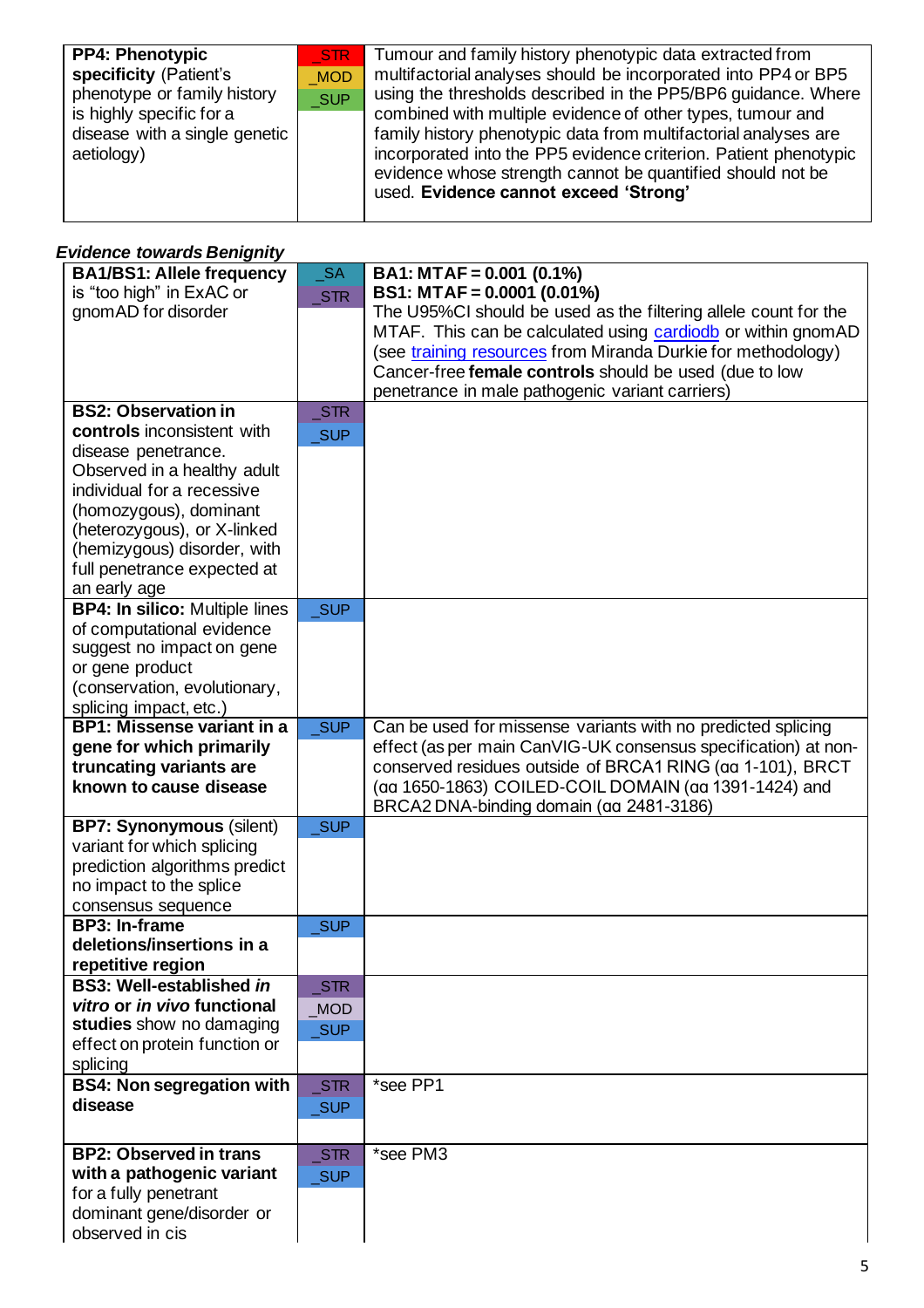| <b>BP6: Reputable source</b><br>recently reports variant as                     | STR        | *see PP5            |                                         |                      |  |
|---------------------------------------------------------------------------------|------------|---------------------|-----------------------------------------|----------------------|--|
| benign, but the evidence is<br>not available to the<br>laboratory to perform an | <b>SUP</b> | Likelihood<br>Ratio | Evidence<br>(Exponent)<br><b>Points</b> | Evidence<br>Strength |  |
| independent evaluation                                                          |            | 0.48                | -1                                      | <b>SUP</b>           |  |
|                                                                                 |            | 0.23                | $-2$                                    |                      |  |
|                                                                                 |            | 0.11                | -3                                      |                      |  |
|                                                                                 |            | 0.05                | -4                                      | <b>STR</b>           |  |
| <b>BP5:</b> Alternate molecular<br>basis for disease                            | <b>SUP</b> | *see PP4            |                                         |                      |  |

*Recommendations for the management of conflicting functional assay results* See table below for management of discrepancy for BRCA1 variants between Findlay et al, 2018<sup>4</sup> and Bouwman et al, 2020<sup>5</sup> discordant assay results. For more general guidance regarding conflicting results from other functional assays, refer to the table in the main CanVIG-UK consensus specification.

| <b>Findlay</b><br><b>Class</b>   | <b>Findlay</b><br><b>Score</b> | Bouwman<br><b>Platinum</b>                                      | <b>Bouwman</b><br>Olaparib             | <b>Bouwman</b><br><b>DR-GFP</b> | <b>PS3 STR</b>            | <b>BS3 STR</b>            |
|----------------------------------|--------------------------------|-----------------------------------------------------------------|----------------------------------------|---------------------------------|---------------------------|---------------------------|
| <b>LOF</b>                       | $< -1.328$                     | All deleterious/ likely deleterious<br>(1 intermediate allowed) |                                        |                                 | $\checkmark$              | $\boldsymbol{\mathsf{x}}$ |
| <b>LOF</b>                       | $< -1.328$                     | Any are neutral/likely neutral                                  |                                        |                                 | $\pmb{\times}$            | $\boldsymbol{\mathsf{x}}$ |
| <b>INT</b><br>(towards LOF)      | $-1.328$ to $-1.038$           | All deleterious/ likely deleterious                             |                                        |                                 | ✓                         | $\boldsymbol{\mathsf{x}}$ |
| <b>INT</b><br>(towards)<br>FUNC) | $-1.038$ to $-0.748$           | All neutral/likely neutral                                      |                                        | $\boldsymbol{\mathsf{x}}$       | ✓                         |                           |
| <b>INT</b>                       | $-1.328$ to $-0.78$            | Conflicting results or any intermediate                         |                                        | $\boldsymbol{\mathsf{x}}$       | $\boldsymbol{\mathsf{x}}$ |                           |
| <b>FUNC</b>                      | $>-0.748$                      | All neutral/likely neutral (1 intermediate<br>allowed)          |                                        | $\pmb{\times}$                  |                           |                           |
| <b>FUNC</b>                      | $>-0.748$                      |                                                                 | Any are deleterious/likely deleterious |                                 | $\pmb{\times}$            | $\boldsymbol{\mathsf{x}}$ |

N.B: Bouwman et al, 2020 "not clear" refers to opposite categorisation ± the standard deviation of repeat experiments and should be treated as conflicting assay results. Where a variant is LOF on the Findlay et al assay and has an RNA score of <-2, this indicates that LOF is due to interference with splicing and therefore should not be treated as conflicting evidence if the variant is neutral on the Bouwman et al assay.

#### *Version History/Amendments*

| <b>Revised</b>  | <b>Date</b> | <b>Section</b>   | <b>Update</b>                                                                                                                                                                 | Amended       | <b>Approved</b> |
|-----------------|-------------|------------------|-------------------------------------------------------------------------------------------------------------------------------------------------------------------------------|---------------|-----------------|
| version<br>1.12 | 01/09/2021  | PP <sub>4</sub>  | Guidance on use of LLRs from published<br>epidemiological studies amended to<br>account for the use of natural logs in the<br>statistics presented                            | by<br>Garrett | by<br>Turnbull  |
| 1.12            | 01/09/2021  | PM <sub>1</sub>  | Addition of critical residues in the DNA<br>binding domain of BRCA2. Critical<br>residues in all listed functional domains<br>updated to mirror draft 2021 ENIGMA<br>quidance | Garrett       | Turnbull        |
| 1.12            | 01/09/2021  | BP <sub>1</sub>  | Resolution of typo in BRCT region<br>specification                                                                                                                            | Garrett       | Turnbull        |
| 1.13            | 15/10/2021  | PVS <sub>1</sub> | Clarification that PVS1 may not be<br>applicable for some of the variants at<br><b>ENGIMA</b> specified positions                                                             | Garrett       | Turnbull        |
| 1.14            | 02/12/2021  | PS <sub>4</sub>  | Terminology change to reflect transition of<br>PHE to NHSD                                                                                                                    | Garrett       | Turnbull        |